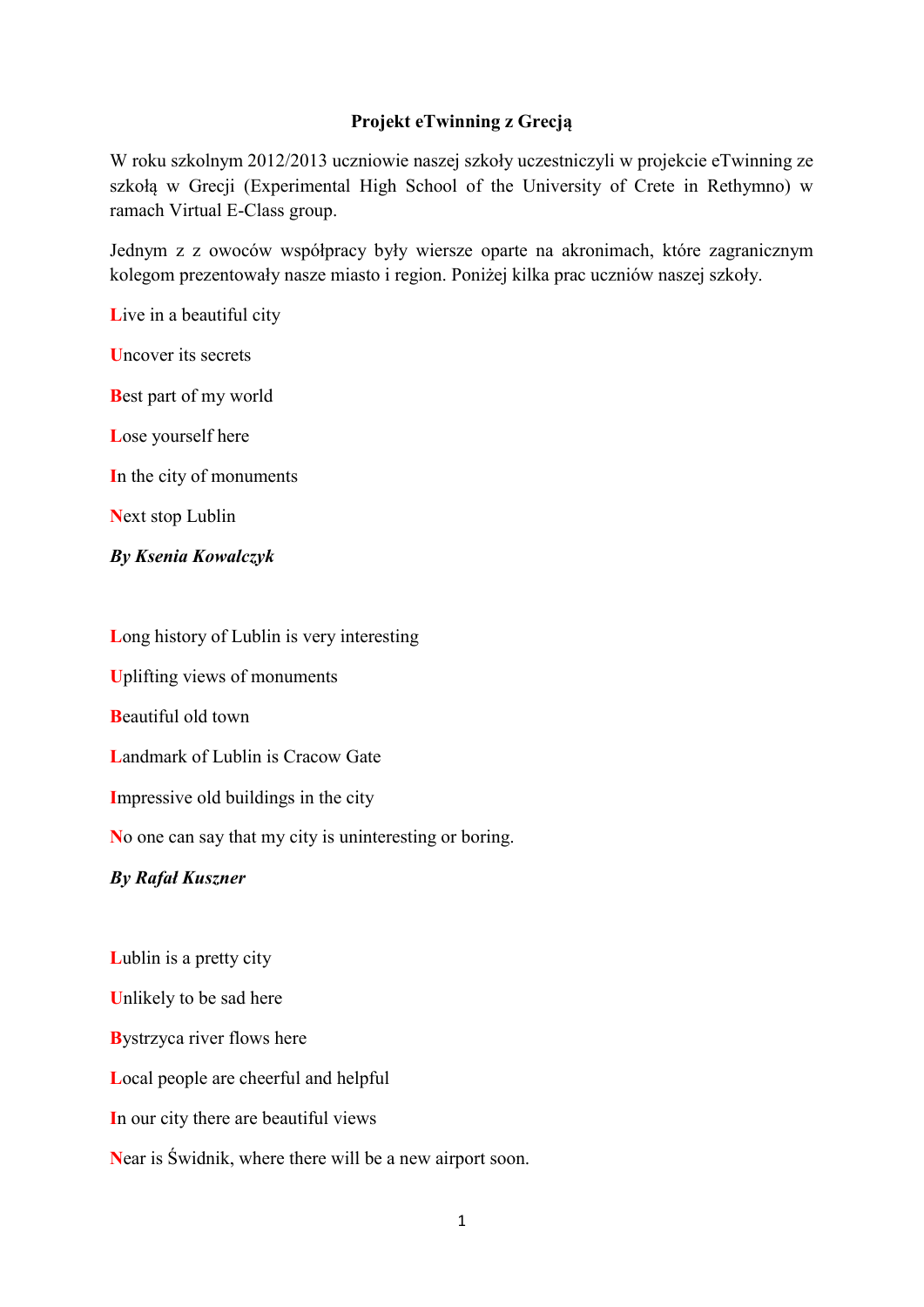#### *By Krzysztof Miszczuk*

**L**ublin, our city, we love you **U**ntil we exist for you **B**est in you are your parks **L**ike lungs for us **I**mportant is your history **N**othing will destroy it. *By Bartosz Wiśniewski*

Lovely sunset – you can see it here **U**ncommon castle where once there were prisoners **B**eautiful girls live in this city Like an angel and like a kitty **I**n our city we have a wonderful old town **N**ow you have a reason to come around.

## *By Piotr Kawka*

**L**egacy of our city is **U**nique, you must experience it **B**rave kings **L**ike heroes **I**nvincible even for the Sith **N**othing can destroy the Lublin Castle! *By Patryk Wawrzeński*

**L**ovely place to live